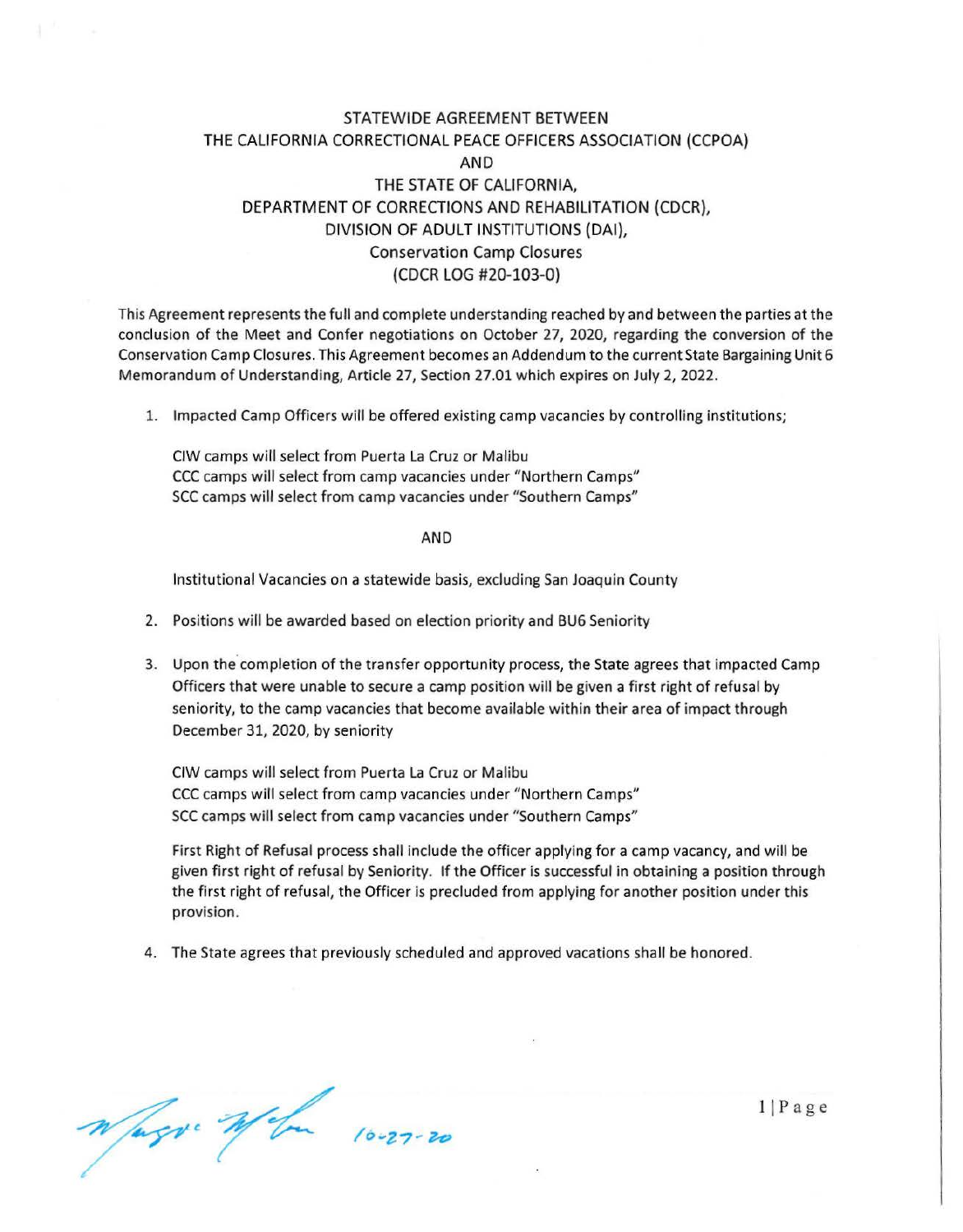## STATEWIDE AGREEMENT BETWEEN THE CALIFORNIA CORRECTIONAL PEACE OFFICERS ASSOCIATION (CCPOA) **AND** THE STATE OF CALIFORNIA, DEPARTMENT OF CORRECTIONS AND REHABILITATION (CDCR), DIVISION OF ADULT INSTITUTIONS (DAI), **Conservation Camp Closures** (CDCR LOG #20-103-0)

**CCPOA** 

**STATE** 

 $10.27 - 20$ 

Mike Lopez CCPOA HQ Field Representative

CCPOA Records Administrator, Labor

Margie McCune Labor Relations Manager II, OLR

omyanik

Yelena Solomyank Labor Relations Analyst, OLR

**Dennis Smith Peters** CCPOA, SCC

**Justin Craven** CCPOA, CCC

**Tara Hatchett** 

David Del Carlo

**Brian Thompson** 

Ron Davis Associate Director, DAI- RCP

Tracy Snyder, Correctional Captain, DAI - RCP

Laura Eldridge

Associate Warden, DAI

 $ACO$  $\mathfrak{p}_{\mathcal{A}}$ 

Dan Bales Correctional Captain, DAI